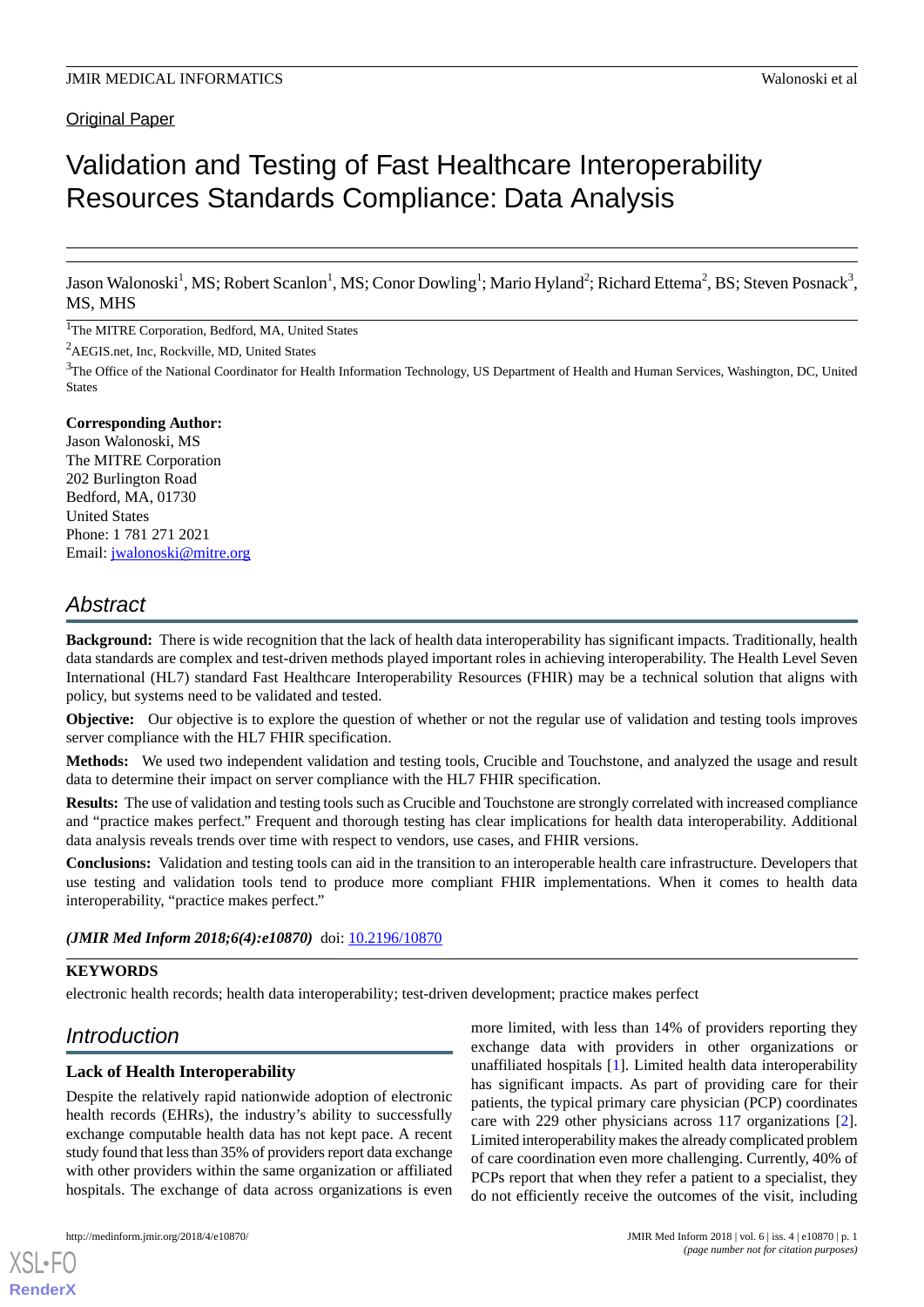cases where the patient's plan of care or active medications have changed [[3\]](#page-8-2). The lack of interoperability leads to gaps in critical information at the point of care. This puts undue burden on patients who currently must fill those gaps in data and when those gaps remain unfilled, they can lead to significant safety issues. An inpatient study found that 18% of medical errors leading to adverse drug events could be traced back to missing data in the patient's medical record [\[4](#page-8-3)]. Finally, limited health care data interoperability has an immense cost. For example, West Health Institute, an independent, nonprofit medical research organization, estimates that the lack of medical device interoperability alone leads to over US \$30 billion in wasteful spending each year. Beyond medical devices, the broader problem of limited health care data interoperability further contributes to an estimated US \$700 billion in wasteful spending annually in health care [\[5](#page-8-4)].

#### **Improving Interoperability**

As indicated by the JASON report [\[6](#page-8-5)], the implications and benefits from a truly open digital health care architecture are wide ranging, from enabling individual patients to obtain, share, and authorize who can view their data, to population health analytics and research. Currently, data and exchange standards in health care do not adequately ensure out-of-the-box interoperability, chiefly due to the complexity and lack of identical interpretations of the published standards by health IT software developers. Rigorous testing and validation will help move the US health care system in the direction of open, accessible, patient-centric care.

To date, the health care community has produced and tolerated data standards that are complex, difficult to understand, and technically challenging to consistently implement and test. While well meaning, such standardization efforts have advanced interoperability only so far and, at the same time, stifled innovation due to high custom development and maintenance costs. In one such situation, MITRE has previously demonstrated in the domain of clinical quality measurement that a test-driven approach can successfully establish a framework for interoperability using national health care standards [[7\]](#page-8-6). Similarly, AEGIS.net has successfully supported health information networks that focus on nationwide scale and standards adoption with its Developers Integration Lab cloud-based Test-Driven-Development (TDD) Test Platform [[8\]](#page-8-7).

#### **Health Level Seven International Fast Healthcare Interoperability Resources**

The Health Level Seven International (HL7) Fast Healthcare Interoperability Resources (FHIR) standard [\[9](#page-8-8)] offers a better and more innovation-friendly path forward. The FHIR standard is designed to be easily and quickly implemented while also, over time, supporting a broad set of health care use cases. It is also a rapidly evolving standard that consists of data formats for health care resources and an application programming interface (API) for the exchange of this information between client applications and servers. This API uses Representational State Transfer web services, a modern technology pattern that powers most of today's Internet.

Although the Office of the National Coordinator for Health Information Technology's (ONC) 2015 Edition Health IT Certification Criteria includes an API certification criterion—45 United States Code of Federal Regulations 170.315(g)(8) and (g)(9)—that is well suited for FHIR implementation, no government regulations require health IT developers to conform to any published version of the FHIR standard [\[10](#page-8-9)]. To facilitate this without regulation, a group of commercial health IT developers established the Argonaut Project. Argonauts have committed to promote health interoperability by using FHIR within the industry by defining implementation guides and profiles for read-only data access and document retrieval [\[11](#page-8-10)].

#### **Policy Context**

In 2015, the ONC published the document, Connecting Health and Care for the Nation: A Shared Nationwide Interoperability Roadmap (the Roadmap) [\[12](#page-8-11)]. At a high level, the Roadmap expressed that interoperability needed to focus on three overall themes: (1) a supportive payment and regulatory environment, (2) policy and technical components, and (3) outcomes that could be measured and could impact individuals and providers. Section G of the Roadmap laid out the need for an industry-wide testing and certification infrastructure, stating that a "diverse and complementary set of testing and certification programs will need to be in place to achieve nationwide interoperability." Further, with respect to testing, the Roadmap indicated that "the health IT ecosystem will need to invest in more efficient ways to test health IT that is implemented and used among a diverse set of stakeholders."

The 21st Century Cures Act (the Cures Act), Public Law 114-255 [[13\]](#page-9-0), was signed into law in late 2016. The Cures Act includes policies that impact everything from medical devices to precision medicine. In the context of health IT, it includes the most substantial update to the ONC's authority since the Health Information Technology for Economic and Clinical Health Act was passed in 2009. Specifically, the Cures Act includes a statutory definition for *interoperability*; it establishes a new federal advisory committee, the Health IT Advisory Committee, it requires the National Coordinator to amend the ONC Health IT Certification Program to adopt *conditions of certification* that are applicable to health IT developers, and it defines *information blocking* and the penalties associated with doing so.

Importantly, and relevant to this paper, the Cures Act includes two provisions within the conditions of certification related to APIs. First, it charges ONC to require that health IT developers publish APIs that can enable health information to be accessed, exchanged, and used "without special effort." Second, it charges ONC with requiring that health IT developers successfully test the real-world use of their certified technology for interoperability in the type of setting in which the technology is marketed. Taken together, these two statutory requirements signal a growing need for the industry to coalesce and invest in API-testing capacity.

#### **Objectives**

To meet the requirements expressed within the Cures Act, health IT developers need substantive tools to validate and test system

 $XS$ -FO **[RenderX](http://www.renderx.com/)**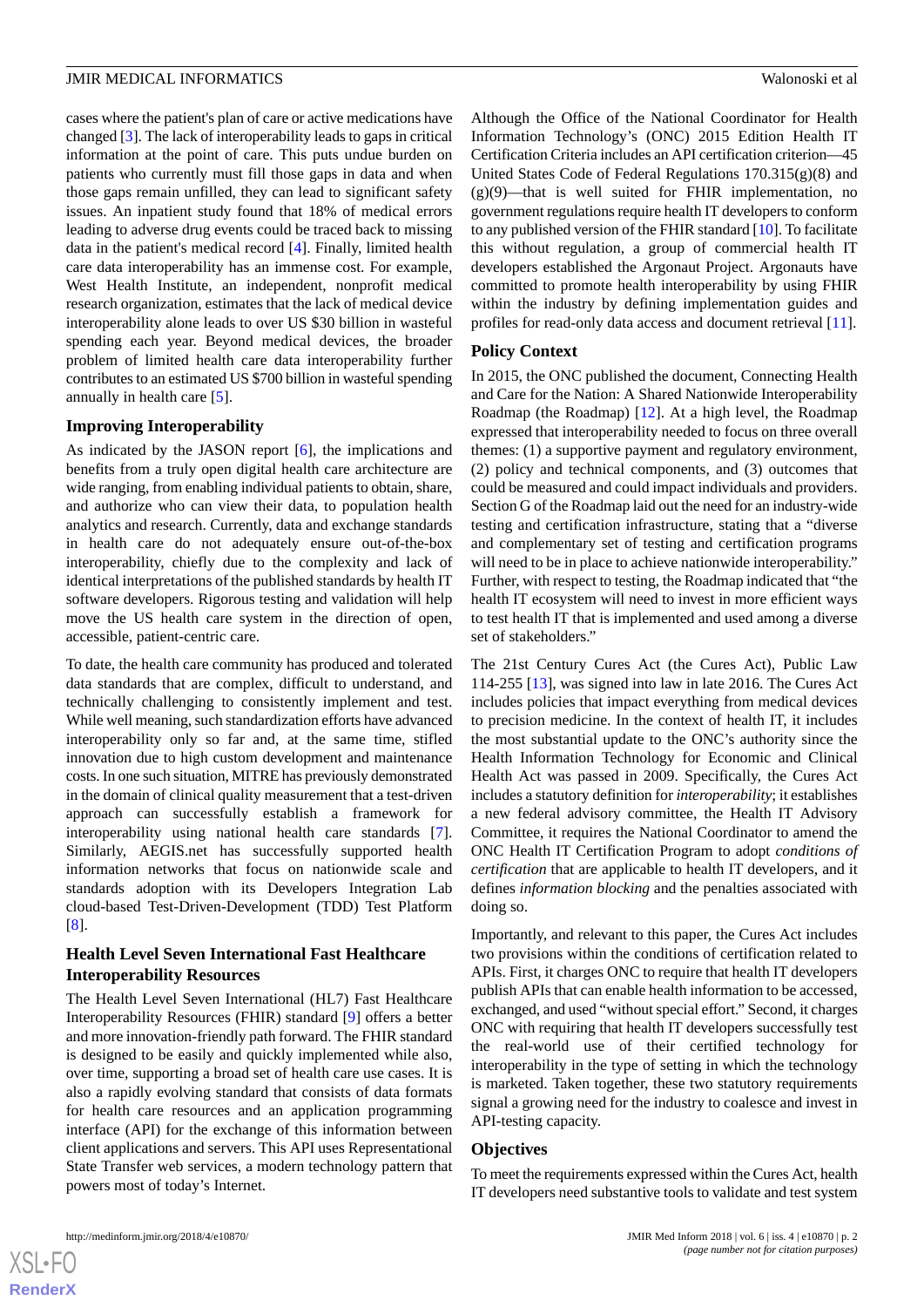conformity to the FHIR specification. Furthermore, the consistent implementation of FHIR will help enable an open and innovation-friendly ecosystem that can make data exchange more efficient and reduce interface costs. Both Crucible and Touchstone projects represent production-ready testing platforms for the FHIR specification, which can immediately be leveraged by industry to support their needs for FHIR-based testing [[14](#page-9-1)[,15](#page-9-2)].

Other available testing tools include Sprinkler, an open-source project developed by Firely, that tested FHIR servers with a web-based application [[16\]](#page-9-3). Sprinkler has been retired and has not been publicly updated in four years. Another FHIR test tool available to the community is the Sync for Science Test Suite, which provides similar FHIR testing capabilities, but is geared specifically for the Sync for Science program [[17\]](#page-9-4).

The objective of this research was to examine whether or not the use of validation and test tools, specifically Crucible and Touchstone, had any impact on vendor compliance with the FHIR specification and, by extension, interoperability.

# *Methods*

#### **Overview**

Two independent projects—MITRE's Crucible project and AEGIS.net's Touchstone project—provide the capability to rigorously test servers against the FHIR specification. Such testing assures health IT developers and app developers that the standards have been consistently implemented and deployed. This kind of testing is essential to enable interoperable health IT solutions that can be used to deliver safer and more efficient health care.

### **MITRE Crucible Project**

Crucible is a set of open-source testing tools for HL7 International FHIR developed by MITRE through an internally funded research program. It is provided as a free and public service to the FHIR development community to promote correct FHIR implementations. Its capabilities include the testing of servers for conformance to the FHIR standard, scoring patient records for completeness, and generating synthetic patient data suitable for testing [[14\]](#page-9-1).

The Crucible tool has been used by FHIR developers in the health care information technology industry since 2015. Developers can test their FHIR implementations through the Crucible website [\[14](#page-9-1)] by entering a URL at which their server can be accessed via the FHIR API.

There are three ways that Crucible can be used to test server compliance:

- 1. Server compliance tests may be manually run through the public instance of Crucible.
- 2. Server compliance tests of known servers are automated to run every 3 days through the public instance of Crucible.
- 3. Server compliance tests may be run on private instances of Crucible behind a private firewall.

In our analysis, this paper examines test results from manual and automated tests run through the public instance. Only

 $XS$ -FO **[RenderX](http://www.renderx.com/)** manually run tests are considered as an indicator of system usage. Tests run on private instances of Crucible are not included, as that data is not available to the researchers.

#### **AEGIS.net, Inc Touchstone Project**

Touchstone is an open-access platform which combines nearly 20 years of automated lab-based testing initiatives, most recently the cloud-based Test-as-a-Service Developers Integration Lab developed by AEGIS.net through internal research and development. By leveraging the experience gained and lessons learned supporting ONC onboarding participant organizations to the early stages of Nationwide Health Information Network and later hosting the Sequoia Project formal testing program for eHealth Exchange, AEGIS.net has advanced this test platform to address FHIR [[15\]](#page-9-2).

Touchstone has successfully been used by developers and quality assurance experts in health care information technology since 2015. Users can privately test their FHIR implementations by navigating to the Touchstone Project site [\[15](#page-9-2)] and create an account to support testing FHIR Implementations. Publication of any Touchstone test results only occurs with a developer's prior approval.

In order to test for conformance and interoperability, Touchstone combines the following features in an open-access platform:

- 1. Testing both client applications and server implementations, while supporting peer-to-peer, multi-actor scenarios (ie, care coordination and workflow) in a unified testing approach.
- 2. Testing is based entirely on the FHIR Test Script Resource, allowing for crowdsourcing future test case development.
- 3. Multi-version FHIR support, which facilitates testing backwards compatibility and future-proofing systems and products to ensure a continuously interoperable ecosystem.

To gauge FHIR implementation conformance, this paper examines test results from manual and API-automated tests run through the public cloud instance of Touchstone. Only vendor-initiated tests against the cloud version of Touchstone are considered as an indicator of system usage. Tests run on private instances of Touchstone are not included as that data is not available to the researchers.

#### **Testing Period**

The FHIR specification was originally proposed as a new health care data and exchange standard in August 2011. The first official release as a Draft Standard for Trial Use (DSTU) was published on September 30, 2014. Subsequent official releases of the FHIR specification have occurred on a 1.5-2-year balloting cycle. The FHIR specification has rapidly evolved over a short number of years; until initial stabilization of the specification occurred with the release of the DSTU, the introduction of publicly available testing tools was not feasible. To that point, the Crucible and Touchstone platforms only became available starting in 2015 when the test execution results data used in this statistical analysis began to be collected. For this study, data from Crucible ranged from December 1, 2015, to May 31, 2017, and data from Touchstone ranged from September 27, 2015, to September 3, 2017.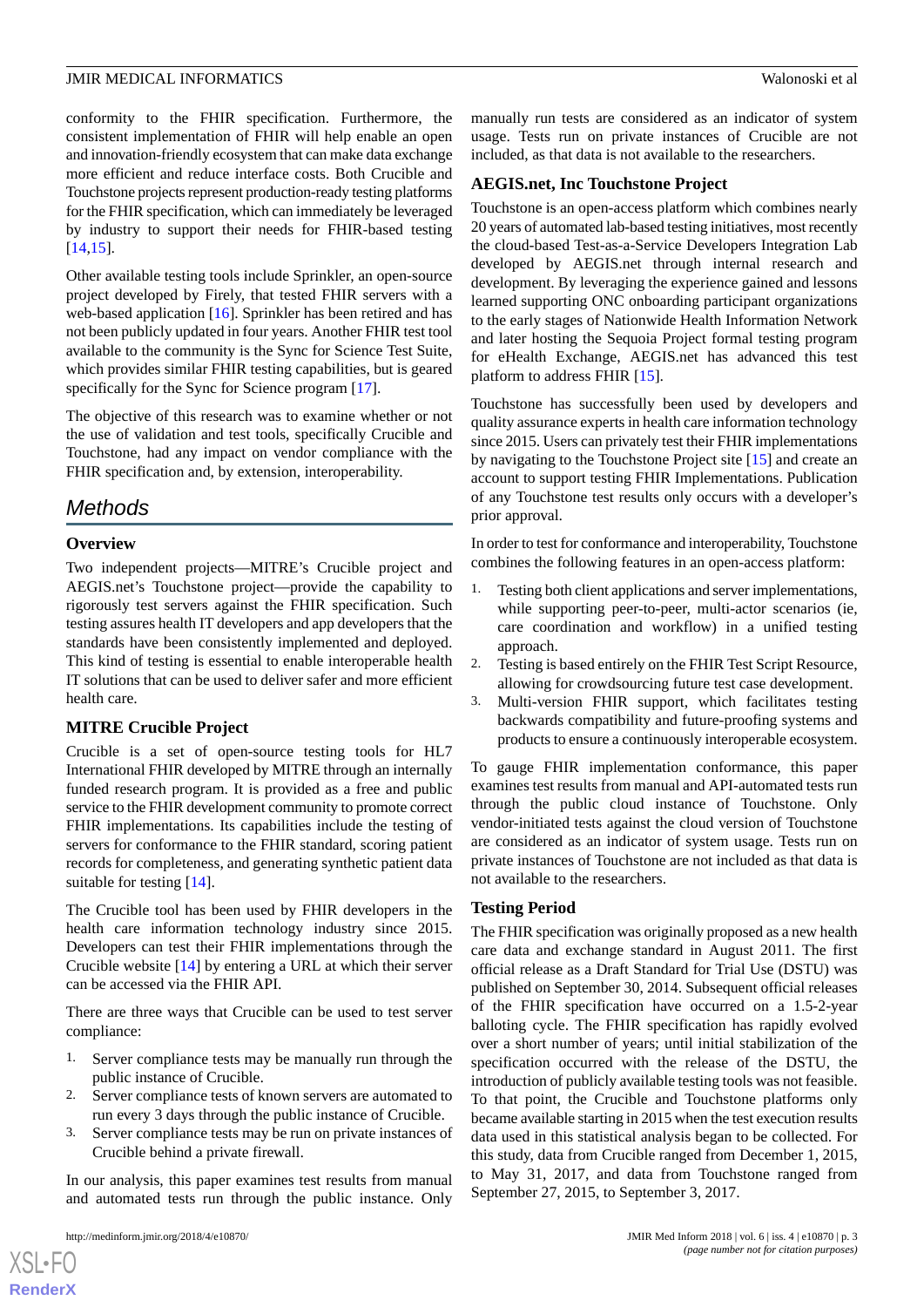#### **Data Collection**

Data was collected for this study through the usage of the Crucible and Touchstone projects. During the study period, software developers executed tests using both projects either autonomously or as part of a FHIR Connectathon. Both projects automatically collected usage data on the tests that they execute. This included the following: which FHIR server was under test, the version of FHIR being tested, which tests were being executed and how those tests map to the FHIR specification, the results of each test (eg, pass, fail, skip), as well as step-by-step interactions between the testing system and the target FHIR server (eg, every HTTP request including headers and body and every HTTP response including headers and body), and detailed introspection and checks of those results.

# *Results*

We wanted to know whether or not there was a relationship between testing and compliance. Therefore, we explored whether a statistically significant correlation could be found between the frequency with which vendors execute tests and their conformance with the FHIR specification. For this regression, servers were grouped together by vendor and as many vendors tested FHIR implementations using multiple servers. The number of manual tests executed was used as a measure of an organization's usage level. The number of distinct test suites supported (ie, tests successfully passed) across all the servers was used to measure vendor performance. This metric is a good

approximation of the number of features a vendor has implemented successfully and completely.

The number of tests executed were log-normalized to reflect decreasing marginal returns. This is because the most complex test suites tend to be implemented by developers last and require more implementation hours and testing. Regressing log tests executed against the number of supported suites gives a statistically significant (*P*<.005, n=115) positive correlation between Crucible usage and vendor performance. In other words, using linear regression to predict vendor performance (ie, number of test suites passed), it was found that the number of tests executed (beta=.80, *P*<.005) was a significant predictor. The model fit was R-squared=.262.

A similar analysis for Touchstone shows a statistically significant (*P*<.005, n=70) positive correlation between Touchstone usage and vendor performance. In other words, using linear regression to predict vendor performance (ie, number of unique tests passed), it was found that the number of tests executed (beta=0.11, *P*<.005) were significant predictors. The model fit was R-squared=.883.

These simple regressions—plotted in [Figure 1](#page-3-0) in a linear scale and [Figure 2](#page-4-0) with a log scale—indicate that committed FHIR developers are gaining value from Crucible and Touchstone through repeated use of testing services and incremental improvements of their implementations. In other words, the classic adage "practice makes perfect" unsurprisingly proves true. Test-driven development (*practice*) leads to improved specification adherence (*perfection*).



<span id="page-3-0"></span>Figure 1. Predicting suites passed by tests executed.

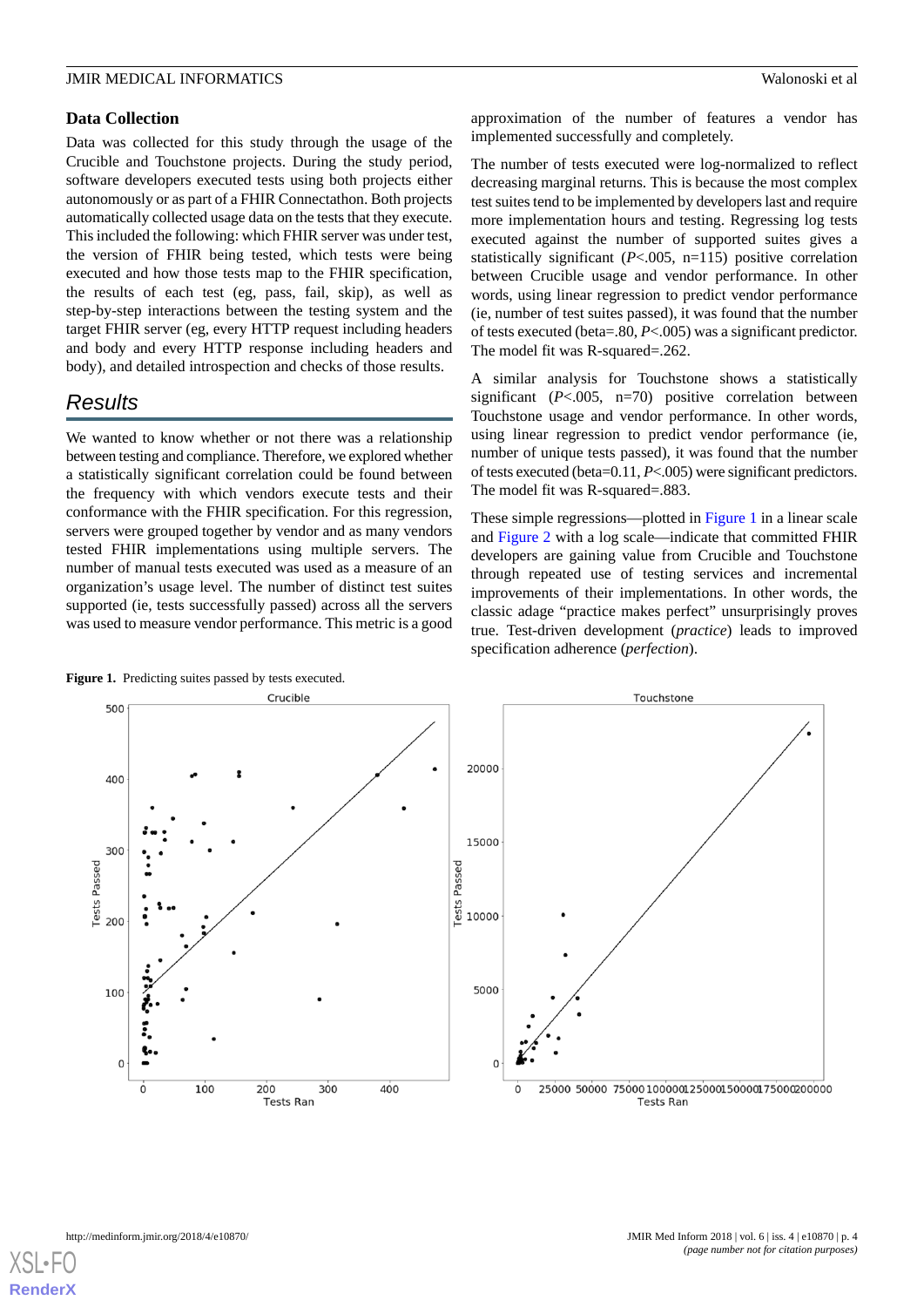<span id="page-4-0"></span>Figure 2. Predicting suites passed by tests executed (log scale).





## *Discussion*

#### **Principal Findings**

The results of our data analysis indicate that as the frequency of testing or number of tests increases, the performance of a server against those tests increases. This should not be surprising as software developers will address issues and fix defects in order to pass the tests, so long as they are discovering these issues and defects by repeated testing. Assuming the tests accurately and adequately cover the depth and breadth of the FHIR specification, then FHIR servers developed and tested using these tests in a test-driven manner should more accurately adhere to the FHIR specification. If compatibility with FHIR equates to health data interoperability, then it seems that fair and neutral testing is critical to achieving that goal. Of course, health data interoperability is vastly more complex than FHIR alone; other factors include, but are not limited to, clinical terminologies, security and trust frameworks, clinical workflow compatibility, and financial incentives. But the correct implementation of software that adheres to the FHIR specification is a good first step to exchanging data.

#### **Tests Over Time**

As shown in [Figure 3](#page-5-0), Crucible has seen use since its launch, with a period of high usage during February 2016, corresponding with increased Argonaut testing and spikes in usage during HL7 Connectathons. Over its lifetime, Crucible has averaged just over 42 test executions per week with testing volume trending upward over time. Touchstone has also seen significant growth in use since its inception as FHIR has grown in popularity and importance.

#### **Tracking Vendors Over Time**

Using regular automated testing on known FHIR servers, Crucible can track the progress of a server over time. Because vendors often use temporary server URLs for testing purposes, to track the weekly progress of an individual vendor, we can aggregate the results of all known servers for that vendor and use the best results to track their progress implementing FHIR. Crucible's tracking of one anonymized vendor's Standard for Trial Use version 3 (STU3) servers is shown below in [Figure](#page-5-1) [4.](#page-5-1) They show a slow improvement before a drastic increase in performance in February 2017.

Similarly, looking specifically at the top active anonymized users of Touchstone—Vendor A (188 uses), who started testing with Touchstone in February 2017, Vendor B (378 uses), Vendor C (321 uses), and Vendor D (207 uses)—there is evidence of both high use of Touchstone and improvement in their FHIR implementations. These implementations used Touchstone consistently during the study period, with their results progressively improving (ie, passing less than 20 tests initially to passing over 1000 tests). Touchstone's TDD testing capabilities allowed these developers to implement their FHIR servers faster by finding errors and confirming the correctness of their implementations, including managing version upgrades.

It is important to note that Vendor A accomplished in 6 weeks what many organizations accomplish in 12-24 weeks, by leveraging TDD—and testing on a daily basis—and integrating continuous testing into their development lifecycle.

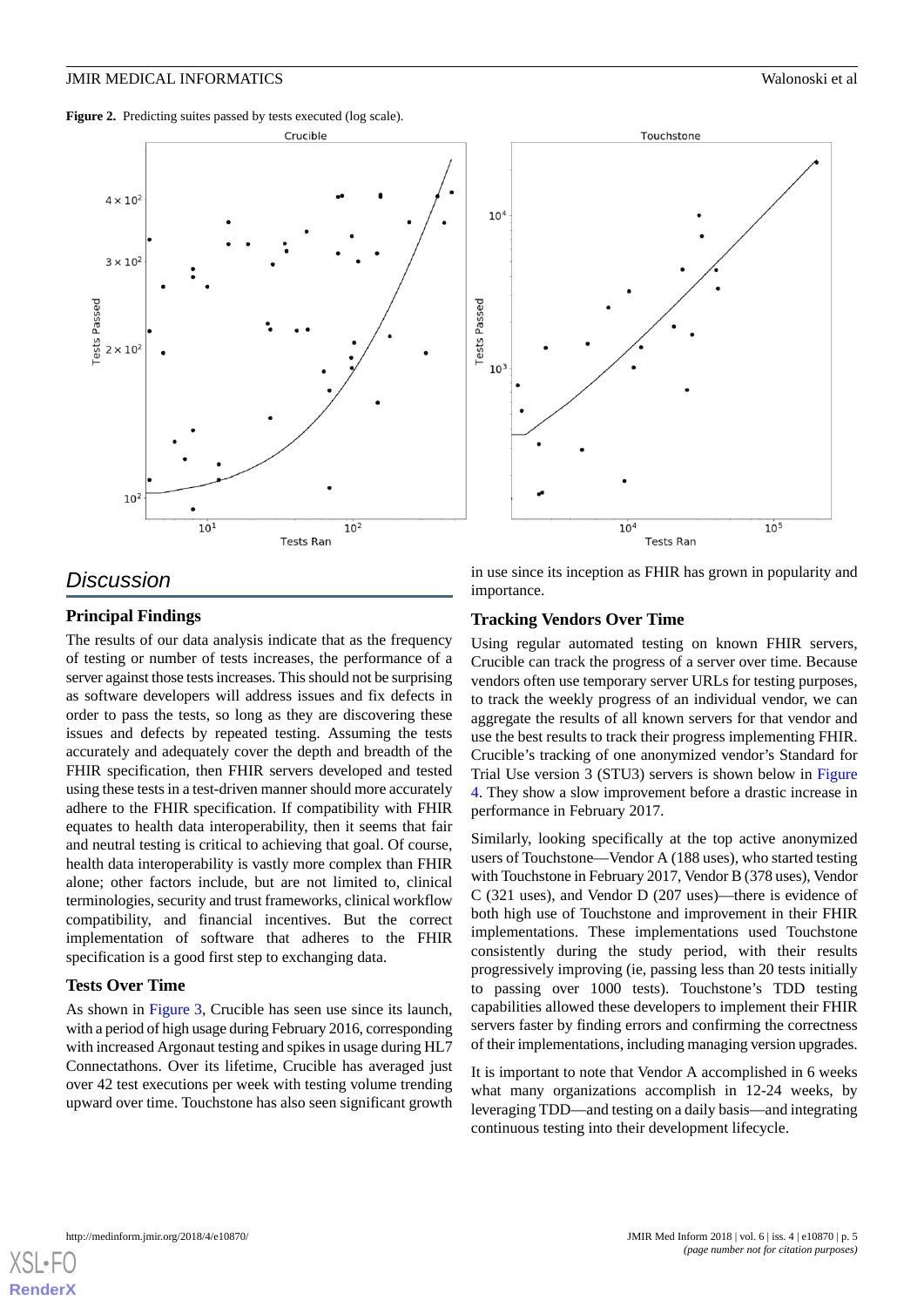<span id="page-5-0"></span>**Figure 3.** Test runs per week.



<span id="page-5-1"></span>**Figure 4.** Vendor A STU3 (Standard for Trial Use version 3) servers.



#### **Tests by Use Case**

During the study period there were 3253 identified user-initiated test executions on Crucible, of which 1970 included only a single test suite. Four of the top 10 test suites executed were Argonaut suites. The other commonly executed suites include the most general tests: reading, searching, history retrieval, and formatting, as well as the transaction and batch test. The FHIR patient-resource test was the most-used resource test since it is one of the most important and central resources in the FHIR specification.

Within Touchstone, there were 529,847 tests run during the study period. A total of 99,848 (18.8%) of the tests executed

```
were specifically testing the FHIR Patient Resource, while
55,163 (10.4%) tested the terminology functionality. Touchstone
also includes tests for HL7 Connectathon tracks, which
comprised 125,720 (23.7%) of the tests run by volume, although
many of these tests were most likely run outside of
Connectathons.
```
The top tests executed on Crucible and Touchstone are listed in [Table 1](#page-6-0).

#### **Tests by Version**

FHIR is an evolving standard that has seen three major releases in the last 4 years and a dozen minor releases in the same time frame [[9\]](#page-8-8). The topic of FHIR versioning has similarly evolved

[XSL](http://www.w3.org/Style/XSL)•FO **[RenderX](http://www.renderx.com/)**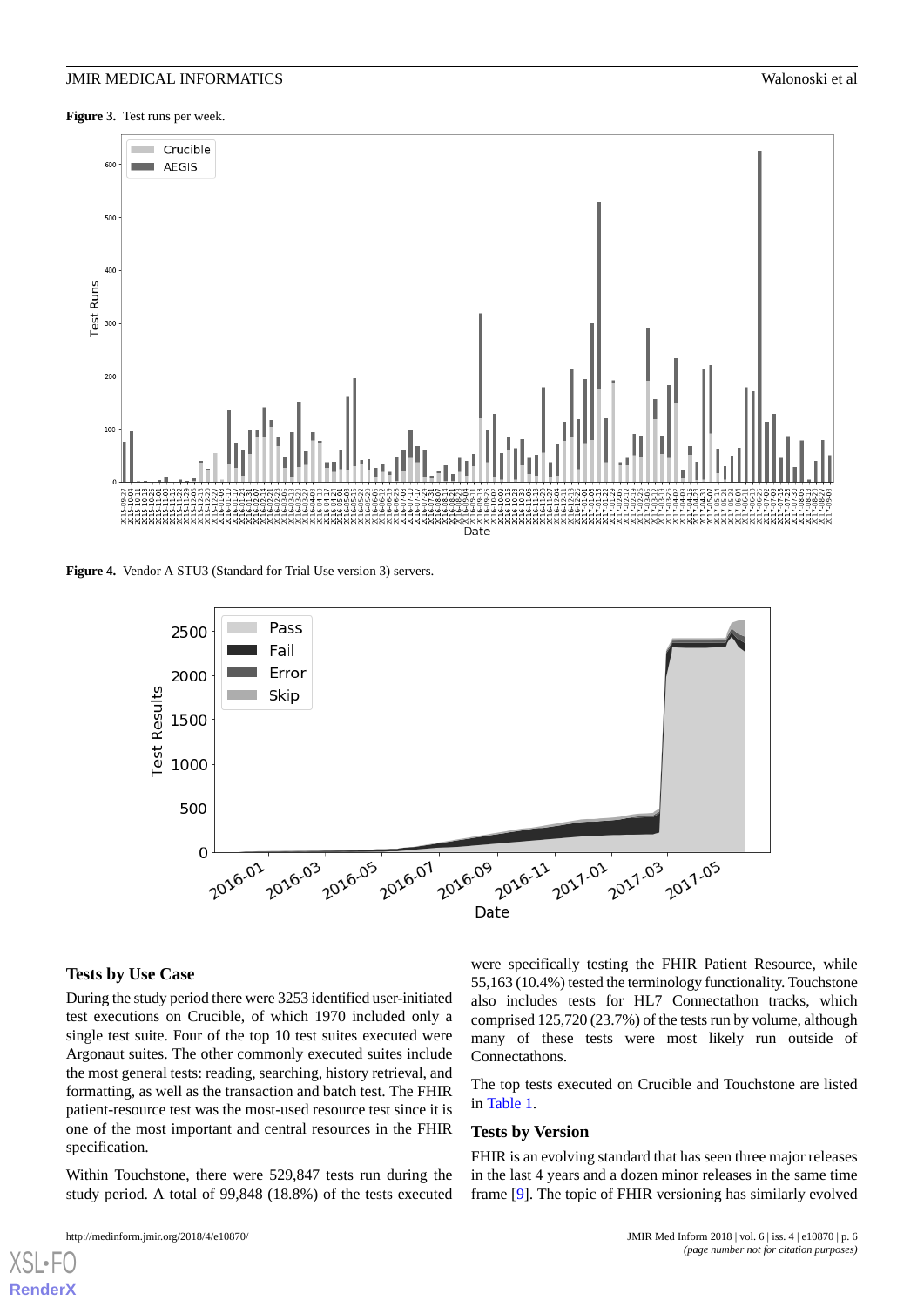as various vendors begin to build and deploy production services. Only recently, after the study period, did HL7 add versioning information to the FHIR specification, at a maturity level of *not applicable* (N/A) and status of *informative*, meaning it is merely information and not rules to be followed [\[18](#page-9-5),[19\]](#page-9-6). Currently, and during the study period, both Touchstone and Crucible examined the FHIR Server Capability Statement to determine the declared version of FHIR supported.

Crucible supports testing the last two major versions of FHIR, while Touchstone supports testing all point releases since FHIR 1.0. [Figures 5](#page-6-1) and [6](#page-7-0) show the community shift from testing one version of FHIR to the next. Examining tests tagged with specific FHIR versions, we can see growth in testing usage throughout the lifetime of Touchstone. The dip in testing volume of FHIR 3.0.0 is indicative of the swift transition to FHIR 3.0.1.

#### **Community Engagement**

<span id="page-6-0"></span>Beyond providing the tools themselves, the Crucible and Touchstone teams have maintained considerable involvement

Table 1. Top tests executed by users.

with the FHIR development community by attending Connectathons sponsored by HL7, assisting the Argonaut group by providing tailor-made tests for their use cases, and in the case of Crucible, reaching out to the open-source community for involvement in the development of the software.

#### **Connectathons**

The Crucible development team has attended each HL7-sponsored FHIR Connectathon since Connectathon 8 in January 2015 through Connectathon 17 in January 2018. The AEGIS.net team has attended each HL7-sponsored FHIR Connectathon since Connectathon 4 in September 2013 and introduced Touchstone at Connectathon 10 in October 2015. Both Crucible and Touchstone develop and support a suite of tests for each Connectathon, specific to that event's tracks. The Touchstone team regularly runs a "Developers Introduction to FHIR" session parallel to each Connectathon introducing FHIR and TDD.

| Rank | Crucible                          |                      | Touchstone                        |                      |  |  |
|------|-----------------------------------|----------------------|-----------------------------------|----------------------|--|--|
|      | Test ID                           | Number of executions | Test ID                           | Number of executions |  |  |
|      | Argonaut Sprint 1                 | 858                  | <b>Patient Resource Test</b>      | 132,328              |  |  |
| 2    | <b>Read Test</b>                  | 664                  | ValueSet Resource Test            | 59,162               |  |  |
| 3    | Argonaut Sprint 3                 | 549                  | <b>Practitioner Resource Test</b> | 26,282               |  |  |
| 4    | <b>Argonaut Sprint 4</b>          | 539                  | <b>Organization Resource Test</b> | 22,124               |  |  |
| 5    | History001                        | 476                  | Location Resource Test            | 12,243               |  |  |
| 6    | Search001                         | 475                  | <b>Observation Resource Test</b>  | 11,592               |  |  |
|      | Format001                         | 460                  | Device Resource Test              | 10,698               |  |  |
| 8    | Argonaut Sprint 5                 | 451                  | AllergyIntolerance Resource Test  | 10,621               |  |  |
| 9    | <b>Transaction and Batch Test</b> | 447                  | <b>Appointment Resource Test</b>  | 10,232               |  |  |
| 10   | <b>Patient Resource Test</b>      | 445                  | <b>Condition Resource Test</b>    | 9588                 |  |  |

<span id="page-6-1"></span>**Figure 5.** Touchstone usage by Fast Healthcare Interoperability Resources (FHIR) version.



[XSL](http://www.w3.org/Style/XSL)•FO **[RenderX](http://www.renderx.com/)**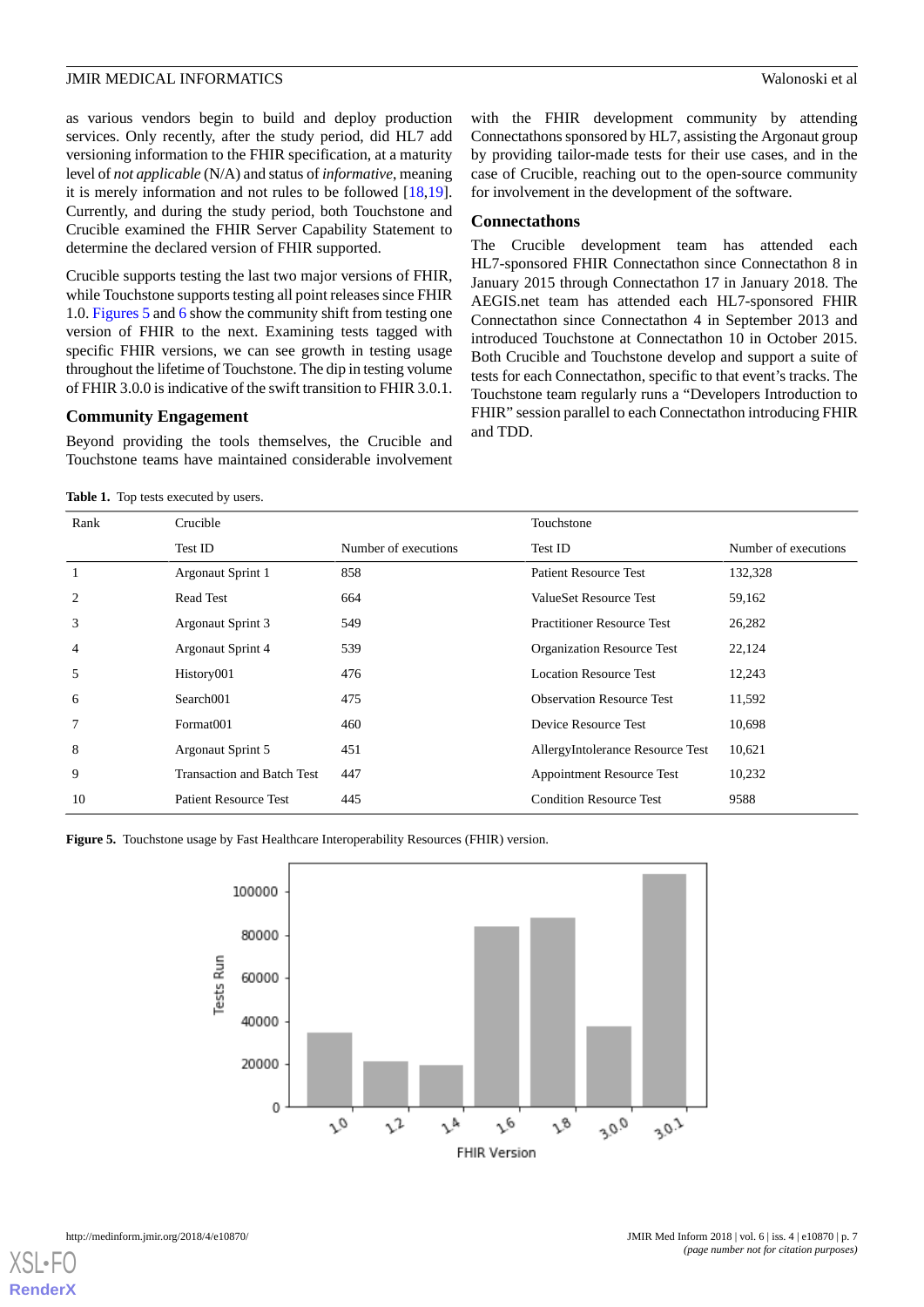<span id="page-7-0"></span>Figure 6. Touchstone Fast Healthcare Interoperability Resources (FHIR) by version over time. DSTU2: Draft Standard for Trial Use version 2; STU3: Standard for Trial Use version 3.



<span id="page-7-1"></span>**Table 2.** Anonymized performance of Argonaut members at the completion of each Argonaut Sprint.

| Vendor       | Sprint       |                |      | Resprint     |      |      | Sprint |      |      |      | <b>Argonaut Connectathon tests</b> |
|--------------|--------------|----------------|------|--------------|------|------|--------|------|------|------|------------------------------------|
|              | $\mathbf{1}$ | $\overline{c}$ | 3    | $\mathbf{1}$ | 2    | 3    | 4      | 5    | 6    | 7    |                                    |
| Ε            | Pass         | Pass           | Pass | Pass         | Pass | Pass | Pass   | Pass | Pass | Pass | Pass                               |
| $\mathbf F$  | Pass         | Pass           | Pass | Pass         | Pass | Pass | Pass   | Pass | Pass | Pass | Pass                               |
| G            | Pass         | Fail           | Pass | Pass         | Pass | Pass | Pass   | Pass | Pass | Pass | Fail                               |
| Ι            | Pass         | Pass           | Pass | Pass         | Pass | Pass | Pass   | Pass | Pass | Pass | Fail                               |
| M            | Pass         | Pass           | Pass | Pass         | Pass | Pass | Pass   | Pass | Pass | Pass | Pass                               |
| N            | Pass         | Fail           | Pass | Fail         | Fail | Fail | Pass   | Pass | Pass | Pass | Pass                               |
| $\mathbf{O}$ | Pass         | Fail           | Pass | Pass         | Pass | Pass | Pass   | Pass | Pass | Pass | Fail                               |
| $\mathbf{P}$ | Pass         | Fail           | Pass | Pass         | Pass | Pass | Pass   | Pass | Pass | Pass | Fail                               |
| Q            | Pass         | Pass           | Pass | Pass         | Pass | Pass | Pass   | Pass | Pass | Pass | Pass                               |
| $\mathbb{R}$ | Pass         | Pass           | Pass | Pass         | Pass | Pass | Pass   | Pass | Pass | Pass | Pass                               |
| S            | Fail         | Fail           | Fail | Fail         | Fail | Fail | Fail   | Fail | Fail | Fail | Fail                               |
| T            | Pass         | Pass           | Pass | Pass         | Pass | Pass | Pass   | Pass | Pass | Pass | Pass                               |
| U            | Pass         | Pass           | Pass | Pass         | Pass | Pass | Pass   | Pass | Pass | Pass | Pass                               |
| V            | Fail         | Fail           | Fail | Fail         | Fail | Fail | Fail   | Fail | Fail | Fail | Fail                               |

#### **Argonaut**

[XSL](http://www.w3.org/Style/XSL)•FO **[RenderX](http://www.renderx.com/)**

The Argonaut Project is a private sector initiative with the mission of advancing industry adoption of modern open interoperability standards. Its stated purpose is to "develop a first-generation FHIR-based API and Core Data Services specification to enable expanded information sharing for electronic health records and other health information technology using existing Internet standards and architectural patterns and styles" [[11\]](#page-8-10).

With Touchstone's and Crucible's missions to advance the adoption of the FHIR API, both teams collaborated with Argonaut vendors to develop a series of test suites to help them

test their FHIR implementations. Crucible's test suite results show almost all Argonaut members failed these test suites initially. However, as shown in [Table 2](#page-7-1), many of the members now support most of the test suites. This could be attributed to the high volume of testing that was performed on the Argonaut suites during the initial Argonauts implementation sprints.

#### **Caveats**

Electronic health records have structured and unstructured data. FHIR supports both of these data types: structured data using Resources and unstructured data using Binary and DocumentReference [[20,](#page-9-7)[21\]](#page-9-8). Neither Crucible nor Touchstone test for clinical correctness; they focus purely on technical correctness. Achieving health data interoperability may also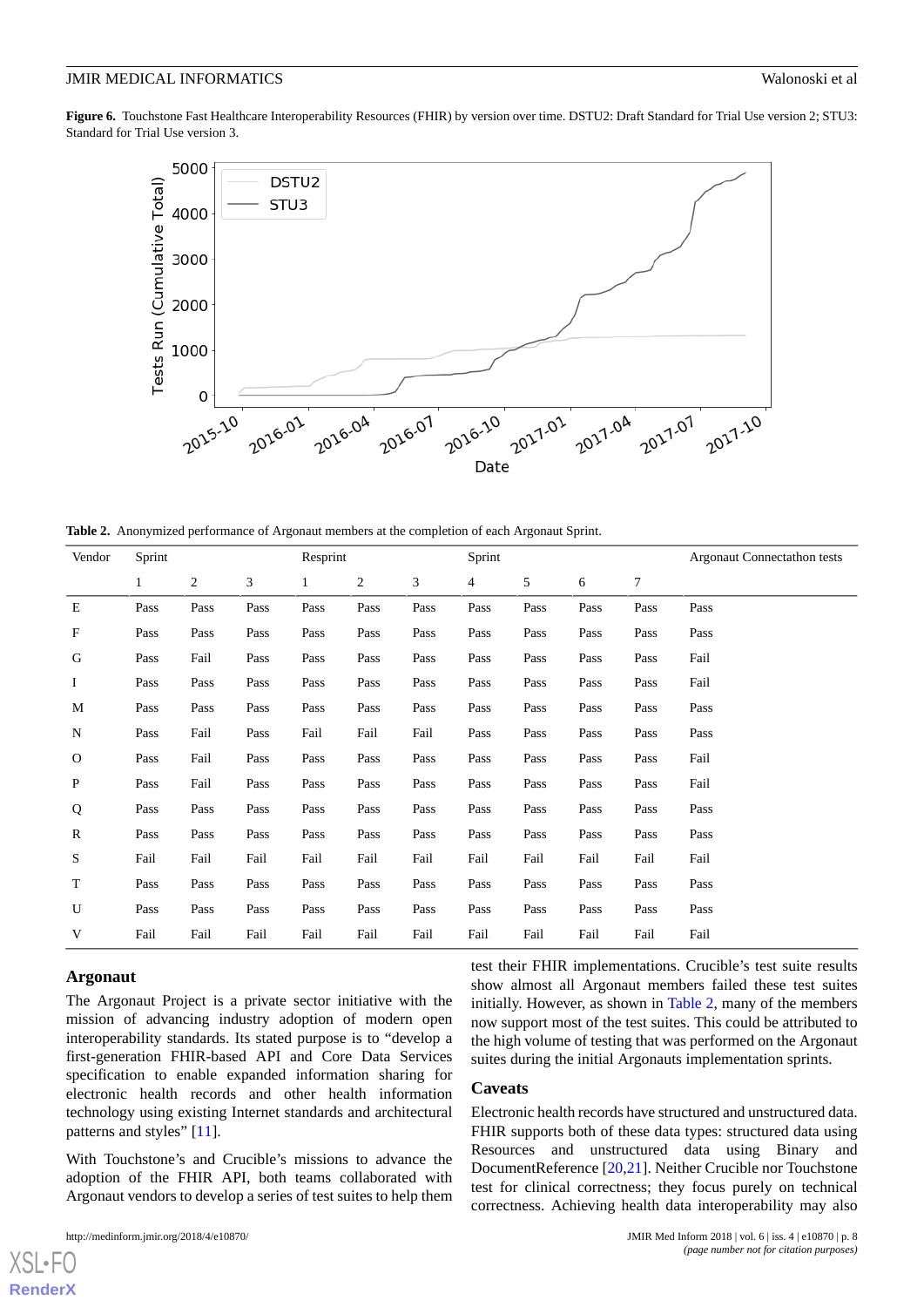require a higher level of interoperability (eg, semantic) beyond technical exchange.

#### **Conclusions**

Crucible and Touchstone have proven to be valuable tools for the FHIR developer community. These tools can aid in the transition to an interoperable health care infrastructure by providing open reference implementations for FHIR testing and

#### **Acknowledgments**

support future Cures Act requirements. Our research shows that developers that use testing and validation tools tend to produce more compliant FHIR implementations. The test data collected by MITRE and AEGIS.net during the study period shows that when it comes to health data interoperability, "practice makes perfect." This gives us hope that a future with ubiquitous health care information interoperability is possible.

MITRE research reported in this publication was supported by The MITRE Innovation Program (Approved for Public Release; Distribution Unlimited, Case Numbers 16-0597 and 17-3214-6) and the ONC, US Department of Health and Human Services, Washington, DC, USA.

#### **Conflicts of Interest**

JW, RS, and CD are employed by The MITRE Corporation, which funded the development of Crucible software. MH and RE are employed by AEGIS.net, which owns and develops the Touchstone software.

#### **Authors' Contributions**

Crucible development was led by JW and RS. Touchstone development was led by RE and MH. Data analysis was completed by CD, MH, and JW. Policy input and review was provided by SP. All authors contributed to the writing and final approval of this manuscript.

#### <span id="page-8-0"></span>**References**

- <span id="page-8-1"></span>1. Furukawa M, King J, Patel V, Hsiao C, Adler-Milstein J, Jha A. Health Affairs. 2014. Despite substantial progress in EHR adoption, health information exchange and patient engagement remain low in office settings URL: [https://www.](https://www.healthaffairs.org/doi/pdf/10.1377/hlthaff.2014.0445) [healthaffairs.org/doi/pdf/10.1377/hlthaff.2014.0445](https://www.healthaffairs.org/doi/pdf/10.1377/hlthaff.2014.0445) [accessed 2018-04-24] [\[WebCite Cache ID 6yvAfFpTx](http://www.webcitation.org/

                                            6yvAfFpTx)]
- <span id="page-8-2"></span>2. Pham H, O'Malley AS, Bach P, Saiontz-Martinez C, Schrag D. Primary care physicians' links to other physicians through Medicare patients: The scope of care coordination. Ann Intern Med 2009 Feb 17;150(4):236-242 [[FREE Full text](http://europepmc.org/abstract/MED/19221375)] [Medline: [19221375](http://www.ncbi.nlm.nih.gov/entrez/query.fcgi?cmd=Retrieve&db=PubMed&list_uids=19221375&dopt=Abstract)]
- <span id="page-8-3"></span>3. Davis K, Stremikis K, Schoen C, Squires D. Mirror, Mirror on the Wall: How the US Health Care System Compares Internationally. 2014 Update. Washington, DC: Commonwealth Fund; 2014 Jun. URL: [http://www.commonwealthfund.org/](http://www.commonwealthfund.org/~/media/files/publications/fund-report/2014/jun/1755_davis_mirror_mirror_2014.pdf) [~/media/files/publications/fund-report/2014/jun/1755\\_davis\\_mirror\\_mirror\\_2014.pdf](http://www.commonwealthfund.org/~/media/files/publications/fund-report/2014/jun/1755_davis_mirror_mirror_2014.pdf) [accessed 2018-04-24] [\[WebCite](http://www.webcitation.org/

                                            6yvHla1mt) [Cache ID 6yvHla1mt](http://www.webcitation.org/

                                            6yvHla1mt)]
- <span id="page-8-4"></span>4. Middleton B. ResearchGate. Wellesley, MA: Center for Information Technology Leadership; 2004. The value of healthcare information exchange and interoperability URL: [https://www.researchgate.net/publication/](https://www.researchgate.net/publication/228874733_The_value_of_healthcare_information_exchange_and_interoperability) 228874733 The value of healthcare information exchange and interoperability [accessed 2018-10-15] [[WebCite Cache](http://www.webcitation.org/

                                            73CHcFhaF) [ID 73CHcFhaF](http://www.webcitation.org/

                                            73CHcFhaF)]
- <span id="page-8-6"></span><span id="page-8-5"></span>5. The Value of Medical Device Interoperability: Improving Patient Care With More Than \$30 Billion in Annual Health Care Savings. San Diego, CA: West Health Institute; 2013 Mar. URL: [http://www.westhealth.org/wp-content/uploads/2015/02/](http://www.westhealth.org/wp-content/uploads/2015/02/The-Value-of-Medical-Device-Interoperability.pdf) [The-Value-of-Medical-Device-Interoperability.pdf](http://www.westhealth.org/wp-content/uploads/2015/02/The-Value-of-Medical-Device-Interoperability.pdf) [accessed 2018-04-24] [\[WebCite Cache ID 6yvImmiVA\]](http://www.webcitation.org/

                                            6yvImmiVA)
- <span id="page-8-9"></span><span id="page-8-8"></span><span id="page-8-7"></span>6. JASON, The MITRE Corporation. A Robust Health Data Infrastructure. Rockville, MD: Agency for Healthcare Research and Quality; 2014 Apr. URL: [https://www.healthit.gov/sites/default/files/ptp13-700hhs\\_white.pdf](https://www.healthit.gov/sites/default/files/ptp13-700hhs_white.pdf) [accessed 2018-04-05] [[WebCite Cache ID 6yvIre3Kc](http://www.webcitation.org/

                                            6yvIre3Kc)]
- 7. HealthIT.gov. Cypress URL: [https://www.healthit.gov/cypress/\[](https://www.healthit.gov/cypress/)[WebCite Cache ID 6yvIv8DGl](http://www.webcitation.org/

                             6yvIv8DGl)]
- <span id="page-8-10"></span>8. AEGIS. AEGIS Developers Integration Lab URL: [http://www.aegis.net/dil.html\[](http://www.aegis.net/dil.html)[WebCite Cache ID 6yvJBZi8s](http://www.webcitation.org/

                                            6yvJBZi8s)]
- 9. Health Level Seven International. FHIR URL: <http://hl7.org/fhir>[[WebCite Cache ID 6yvJI1RY5\]](http://www.webcitation.org/

                             6yvJI1RY5)
- <span id="page-8-11"></span>10. Federal Register: The Daily Journal of the United States Government. Washington, DC: Department of Health and Human Services; 2015 Oct 16. 2015 Edition Health Information Technology (Health IT) Certification Criteria, 2015 Edition Base Electronic Health Record (EHR) Definition, and ONC Health IT Certification Program Modifications URL: [https://www.](https://www.gpo.gov/fdsys/pkg/FR-2015-10-16/pdf/2015-25597.pdf) [gpo.gov/fdsys/pkg/FR-2015-10-16/pdf/2015-25597.pdf](https://www.gpo.gov/fdsys/pkg/FR-2015-10-16/pdf/2015-25597.pdf) [accessed 2018-10-11] [[WebCite Cache ID 7360baQEE](http://www.webcitation.org/

                                            7360baQEE)]
- 11. Health Level Seven International. Argonaut Project URL: [http://argonautwiki.hl7.org/index.php?title=Main\\_Page\[](http://argonautwiki.hl7.org/index.php?title=Main_Page)[WebCite](http://www.webcitation.org/

                             6yvJfZmZo) [Cache ID 6yvJfZmZo](http://www.webcitation.org/

                                            6yvJfZmZo)]
- 12. Connecting Health and Care for the Nation: A Shared Nationwide Interoperability Roadmap. Washington, DC: The Office of the National Coordinator for Health Information Technology; 2015. URL: [https://www.healthit.gov/sites/default/files/](https://www.healthit.gov/sites/default/files/hie-interoperability/nationwide-interoperability-roadmap-final-version-1.0.pdf) [hie-interoperability/nationwide-interoperability-roadmap-final-version-1.0.pdf](https://www.healthit.gov/sites/default/files/hie-interoperability/nationwide-interoperability-roadmap-final-version-1.0.pdf) [accessed 2018-04-24] [\[WebCite Cache ID](http://www.webcitation.org/

                                            6yvK561QK) [6yvK561QK](http://www.webcitation.org/

                                            6yvK561QK)]

[XSL](http://www.w3.org/Style/XSL)•FO **[RenderX](http://www.renderx.com/)**